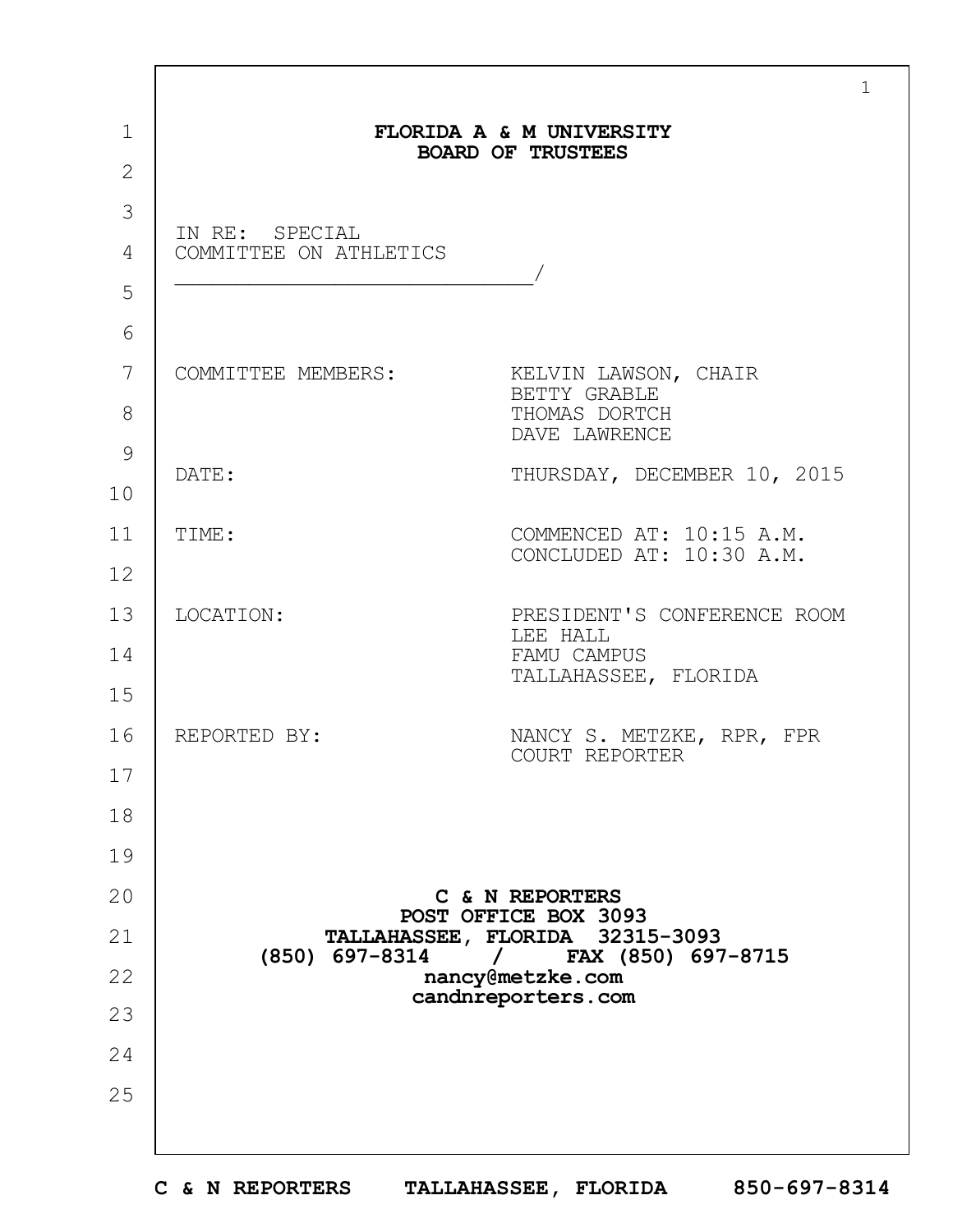|                | $\mathbf{2}$                                        |
|----------------|-----------------------------------------------------|
| $\mathbbm{1}$  | TRUSTEES ALSO PRESENT:                              |
| $\mathbf{2}$   |                                                     |
| $\mathcal{S}$  | Nicole Washington<br>Robert Woody<br>Matthew Carter |
| $\overline{4}$ |                                                     |
| 5              |                                                     |
| $\epsilon$     | $\star$<br>$\star$<br>$\star$<br>$\star$            |
| $\overline{7}$ |                                                     |
| $\,8\,$        |                                                     |
| $\mathcal{G}$  |                                                     |
| $10$           |                                                     |
| $11$           |                                                     |
| $12$           |                                                     |
| 13             |                                                     |
| 14             |                                                     |
| $15$           |                                                     |
| 16             |                                                     |
| $17$           |                                                     |
| $1\,8$         |                                                     |
| 19             |                                                     |
| $20$           |                                                     |
| 21             |                                                     |
| $2\sqrt{2}$    |                                                     |
| 23             |                                                     |
| 24             |                                                     |
| 25             |                                                     |
|                |                                                     |

 $\Gamma$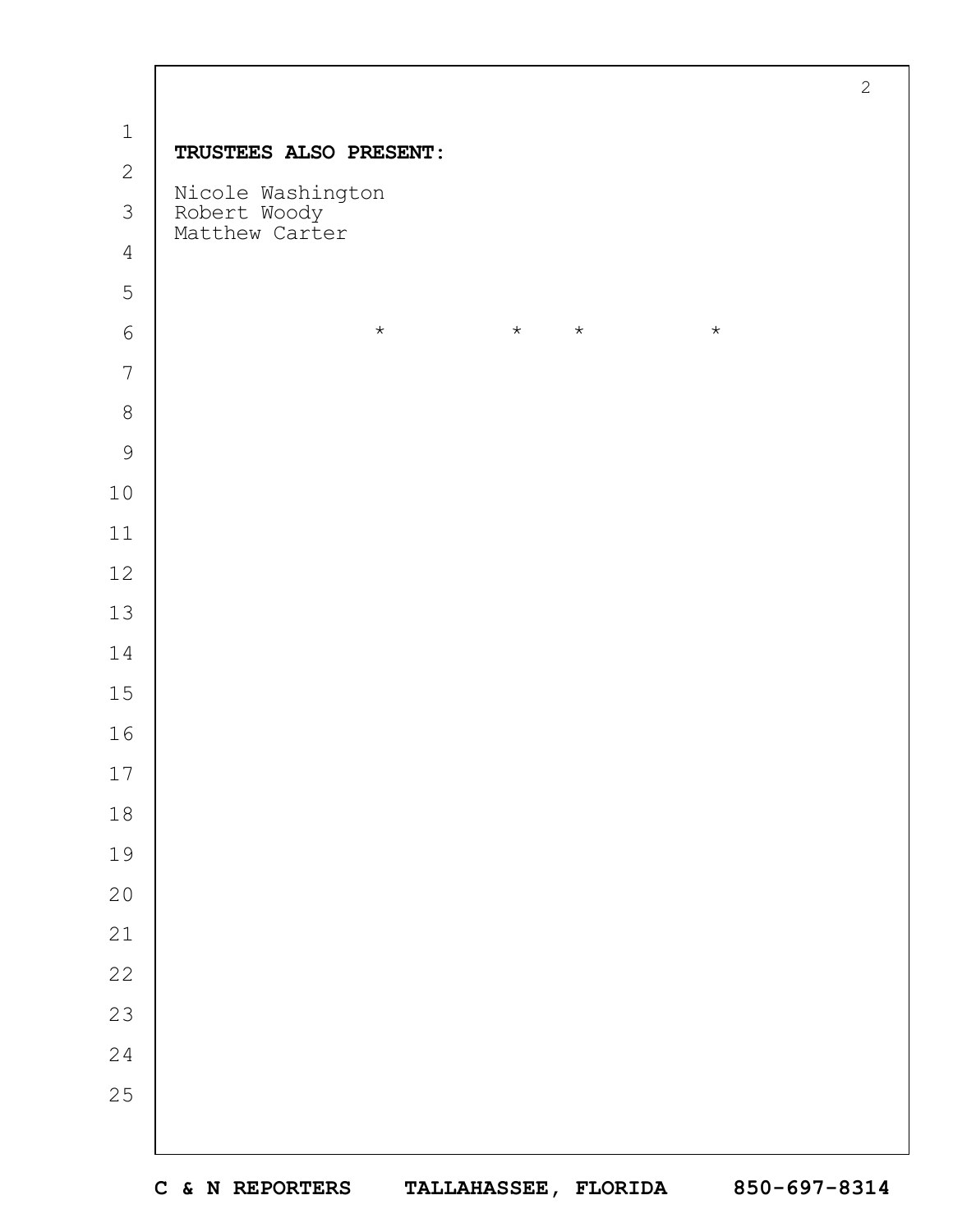| PROCEEDINGS<br>$\mathbf 1$                               |  |
|----------------------------------------------------------|--|
|                                                          |  |
| $\overline{2}$                                           |  |
| 3<br>TRUSTEE LAWSON: All right. This is Lawson.          |  |
| Currently as senior member on the line, we are due<br>4  |  |
| 5<br>to take a break at 10:45 but we are clearly running |  |
| 6<br>well ahead.                                         |  |
| 7<br>Jenny, are you on the line?                         |  |
| 8<br>MS. BURY: Yes, I'm here.                            |  |
| 9<br>TRUSTEE LAWSON: Okay. Jenny, let's do this,         |  |
| 10<br>$let's go until -- and maybe what we can do in$    |  |
| 11<br>between is give a quick call to Trustee Graham,    |  |
| 12<br>Trustee Grable, Trustee Dortch for the Special     |  |
| 13<br>Committee on Athletics that will also be a very    |  |
| 14<br>short update. So let's take an official 15 --      |  |
| 15<br>TRUSTEE DORTCH: I'm on the line.                   |  |
| 16<br>TRUSTEE LAWSON: I'm sorry, I hear a voice.         |  |
| 17<br>TRUSTEE DORTCH: This is Trustee Dortch. I've       |  |
| 18<br>been listening in, so I'm online now.              |  |
| 19<br>TRUSTEE GRABLE: So am I, Trustee Lawson.           |  |
| 20<br>This is Trustee Grable.                            |  |
| 21<br>TRUSTEE LAWSON: Grable, it's good to hear          |  |
| 22<br>from you again.                                    |  |
| 23<br>Okay. We're only missing Graham and Lawrence.      |  |
| 24<br>So, Jenny, if maybe we could take 10 minutes, and  |  |
| 25<br>if you could track those two individuals down, we  |  |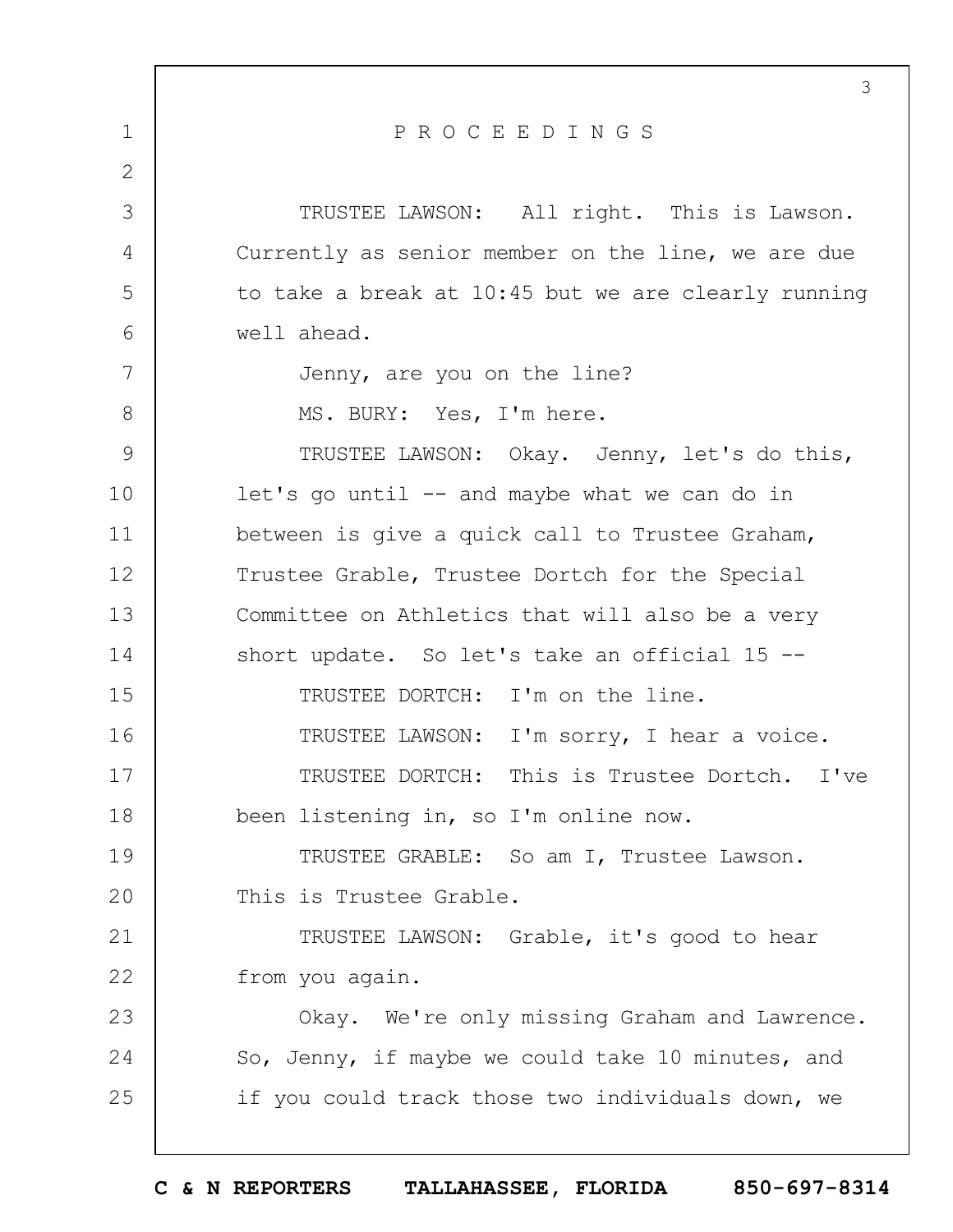1 2 3 4 5 6 7 8 9 10 11 12 13 14 15 16 17 18 19  $20$ 21 22 23 24 25 4 can get started; or if you can find one of those two individuals in the next 10 minutes, we will still have a quorum, but we don't technically need -- TRUSTEE LAWRENCE: This is -- TRUSTEE LAWSON: I'm sorry? TRUSTEE LAWRENCE: This is Dave Lawrence. I'm on the call. TRUSTEE LAWSON: Okay. Great, great. All right. Well, with that being said, unless there is a proclivity for a break, we can keep moving because this Committee has a very, very short update that I can give without anyone from staff and we really don't have anything to vote on. So Jenny, if you could, please, if you could call the roll, we can convene this committee. MS. BURY: Okay. Ms. Royster is on. And, also, AD Overton is in the room as well. TRUSTEE LAWSON: Great. Okay. So roll call, please. MS. ROYSTER: Trustee Grable. TRUSTEE GRABLE: Present. MS. ROYSTER: Trustee Graham. (NO RESPONSE). MS. ROYSTER: Trustee Lawrence.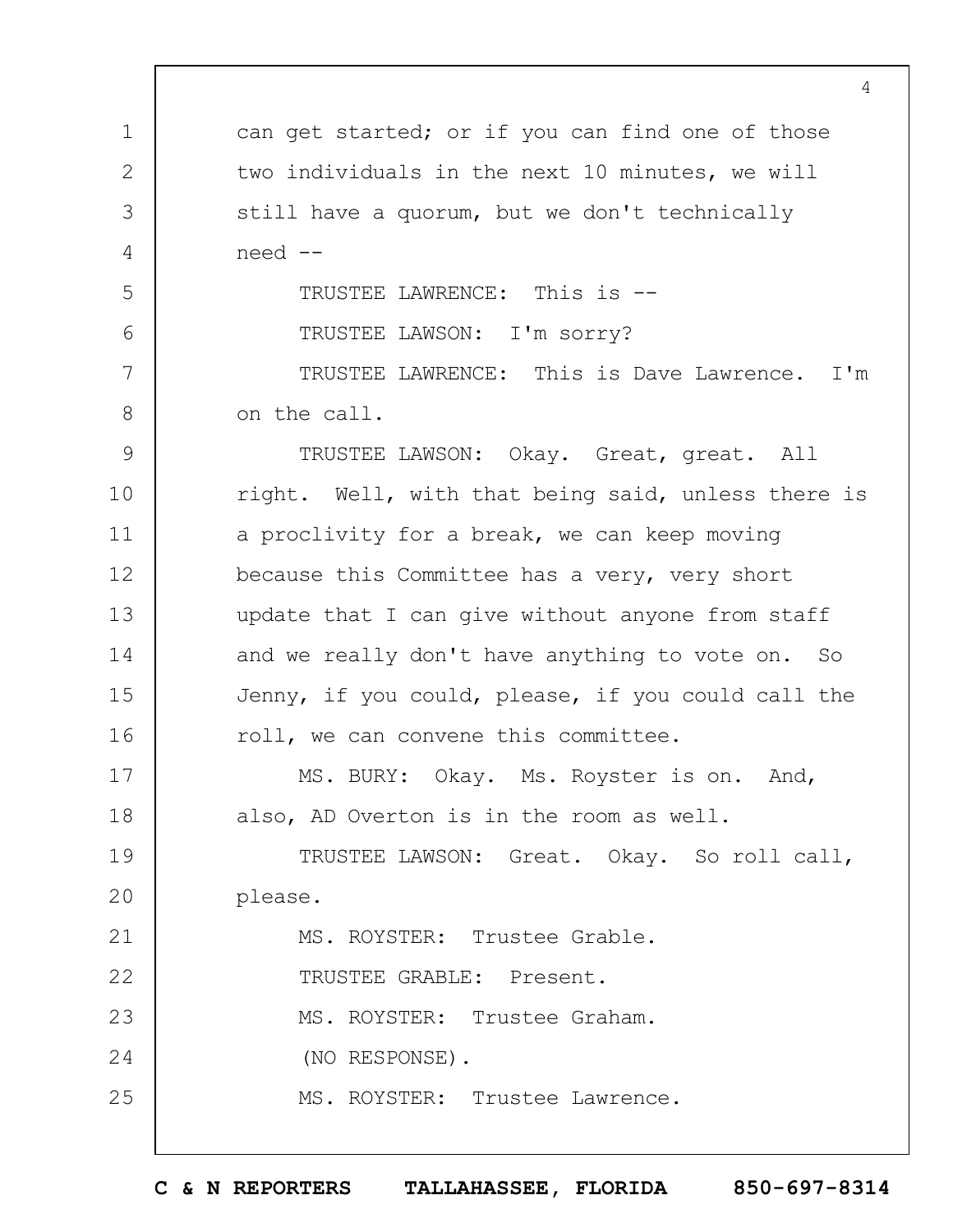1 2 3 4 5 6 7 8 9 10 11 12 13 14 15 16 17 18 19  $20$ 21 22 5 TRUSTEE LAWRENCE: Here. MS. ROYSTER: Trustee Dortch. TRUSTEE DORTCH: Here. MS. ROYSTER: Chair, we have a quorum. TRUSTEE LAWSON: Thank you. Thank you. Ladies and gentlemen, today I want to just give you a very brief update and share with you what the next steps regarding athletics. The big I guess question around athletics, and I think AD Overton has done a great job of making an attempt to answer, was really: What is our current revenue projection for the coming year and how does that play into addressing the budget deficit that AD Overton walked into when he came on campus? There's also -- that's one question that's a question for this Committee and a question for the Board. There's also a third question, and that is from the Board of Governors, and that question is: Has our Board seen, reviewed and approved, first, the revenue projections and then, second, the debt reduction plan?

23 24 25 So what we have asked AD Overton to do in conjunction with the Rattler Boosters, in conjunction with Mr. Cotton, in conjunction with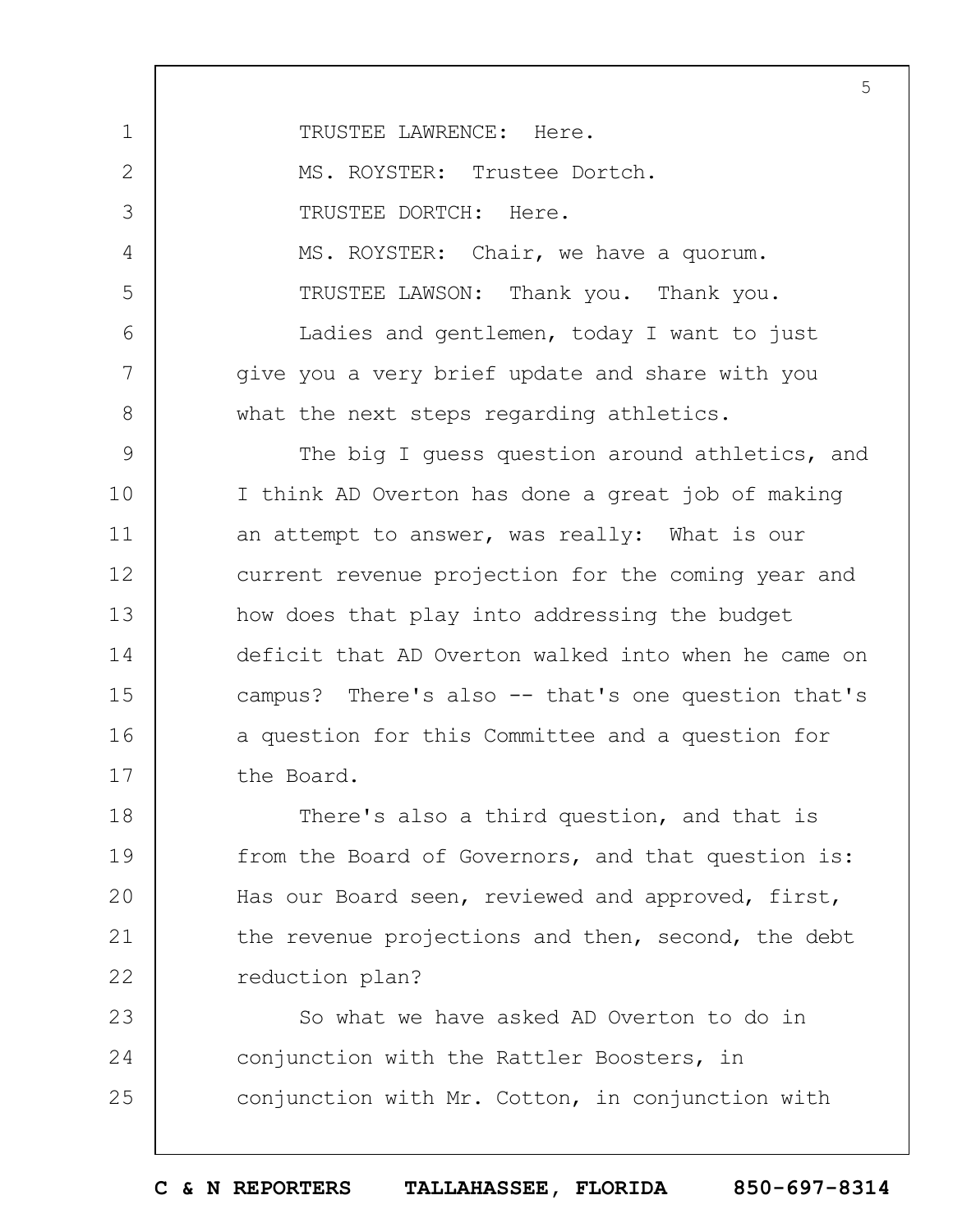1 2 3 4 5 6 7 8 9 10 11 12 13 14 15 16 17 18 19  $20$ reviewing all of the above with the President is work on those two topics. Today, as opposed to presenting something to you that's not 100% ready, we are choosing to delay the presentation of those details and present those to you in the form of a Committee meeting at a later date; and then, in turn, have our Committee review and potentially approve that plan, for that plan to be reviewed with the full Board for approval at our March meeting. Because what we need to be in a position to do first, as a committee, is review and approve the plan; secondarily, as a board, to review and approve the plan such that when the Board of Governors reconvenes, assuming we're all in full alignment, the high-level details of our revenue projection and our debt reduction plan can be shared at the Board of Governors because, for those of you that were in attendance at the most recent Board of Governors meeting, that was clearly a callout.

21 22 23 24 25 So what Vice President Cassidy and I were able to do is go back through the Board of Governors meeting minutes to determine specifically what they need and what their requirements are so that we're on point with addressing their questions and

6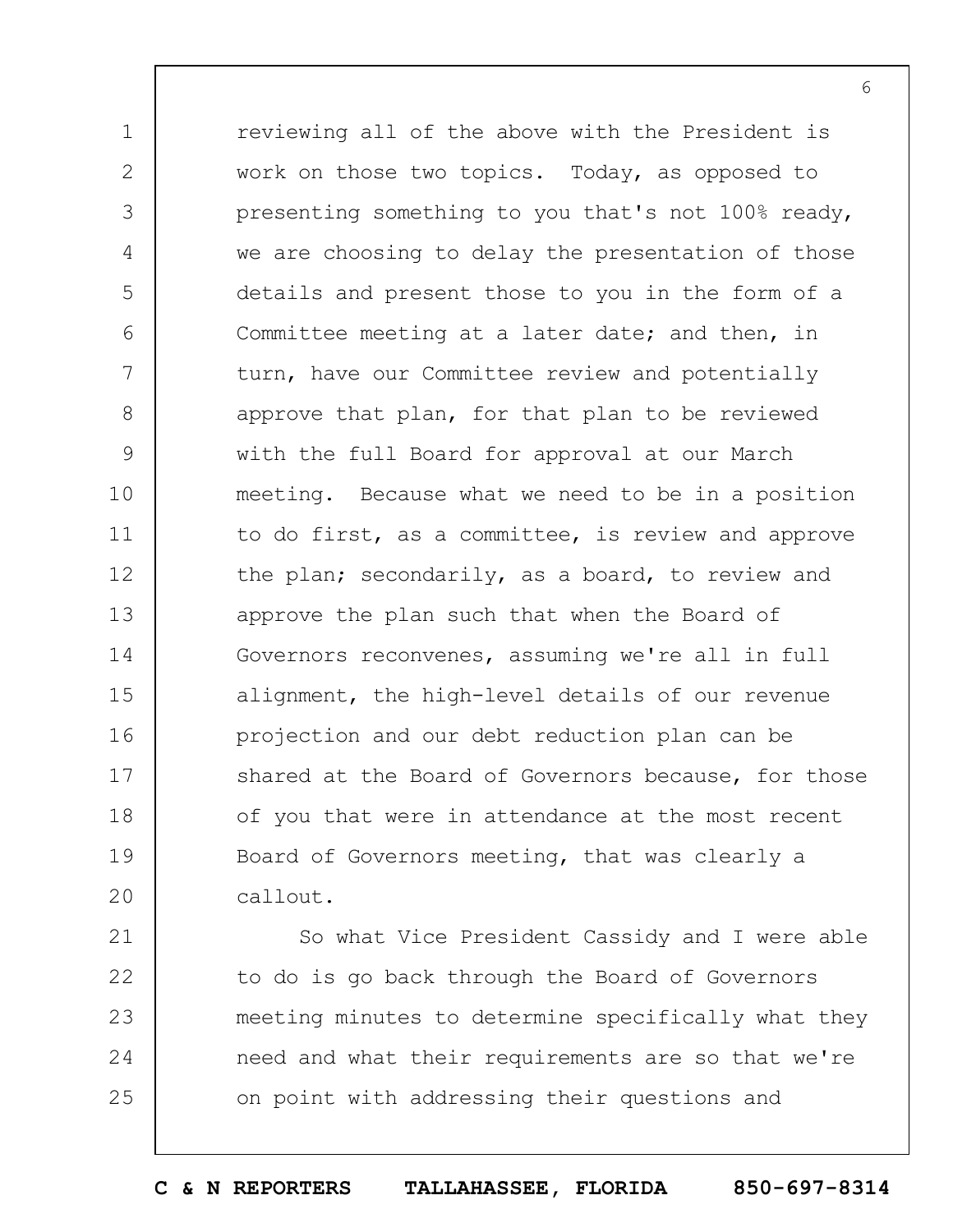concerns. So long story short, there is not a formal update today, but I did want to share with you what the next steps are.

1

2

3

4

5

6

7

8

9

10

11

12

22

There will be a meeting of this Committee at a later date to work with Mr. Overton, AD Overton to review in detail those two components of the next steps, again, the revenue generation plan, as well as the overall debt reduction plan driven out of that, you know, one-year revenue generation plan. And you will see a subsequent plan over the next five years to address, you know, what we have been labeling as a deficit in the athletic department.

13 14 15 16 17 18 19  $20$ 21 And, you know, there is probably a need to really clarify, you know, how we really look from an athletic funding and budget standpoint versus other universities in the SUS. So we want to come to you with a more comprehensive discussion versus bits and pieces today. So are there any questions -- so that was the update. Are there any specific questions or general questions on where we are?

TRUSTEE LAWRENCE: I have none.

23 24 25 TRUSTEE LAWSON: Okay. Great. And, again, we will reconvene and I will work with the appropriate staff to properly notice the meeting

**C & N REPORTERS TALLAHASSEE, FLORIDA 850-697-8314**

7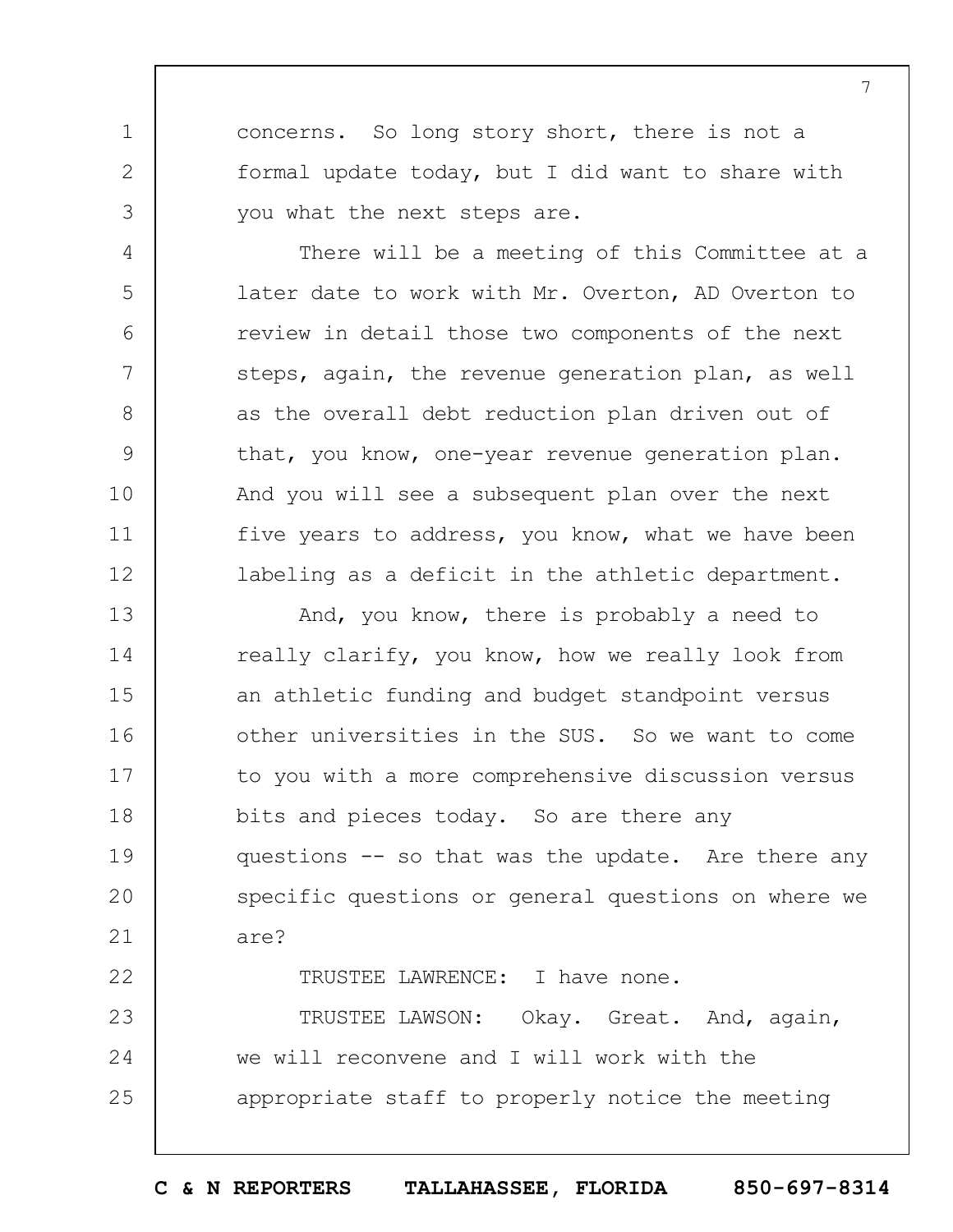and have AD Overton share with you all of the specific details that, you know, we will need to align to as well as, again, taking them in front of the body of our peers, via the full Board, for alignment as well. So if there are no other questions, that concludes business before this Committee, and I would call this meeting adjourned. (WHEREUPON, THE SPECIAL COMMITTEE ON ATHLETICS WAS ADJOURNED). \* \* \* \*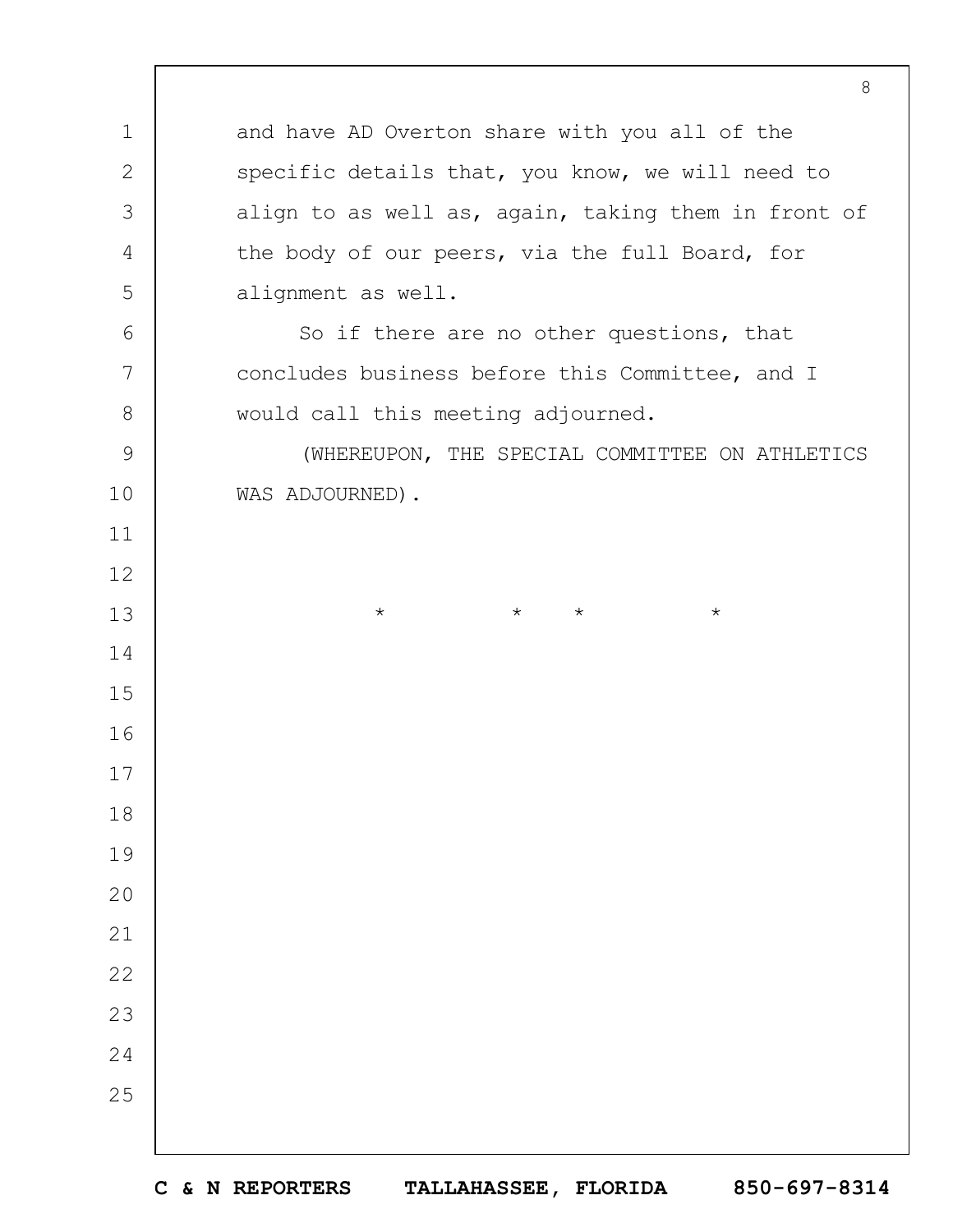|               | $\mathcal{G}$                                                                                            |
|---------------|----------------------------------------------------------------------------------------------------------|
| 1             | CERTIFICATE                                                                                              |
| $\mathbf{2}$  |                                                                                                          |
| 3             | STATE OF FLORIDA<br>COUNTY OF LEON                                                                       |
| 4             |                                                                                                          |
| 5             | I, NANCY S. METZKE, RPR, FPR, certify that I<br>was authorized to and did stenographically report the    |
| 6             | foregoing proceedings and that the transcript is a true<br>and complete record of my stenographic notes. |
| 7             | DATED this 21st day of February, 2016.                                                                   |
| 8             |                                                                                                          |
| $\mathcal{G}$ |                                                                                                          |
| 10            |                                                                                                          |
| 11            | NANCY S. METZKE, RPR, FPR<br>Court Reporter                                                              |
| 12            |                                                                                                          |
| 13            |                                                                                                          |
| 14            |                                                                                                          |
| 15            |                                                                                                          |
| 16            |                                                                                                          |
| 17            |                                                                                                          |
| 18            |                                                                                                          |
| 19            |                                                                                                          |
| 20            |                                                                                                          |
| 21            |                                                                                                          |
| 22            |                                                                                                          |
| 23            |                                                                                                          |
| 24            |                                                                                                          |
| 25            |                                                                                                          |
|               |                                                                                                          |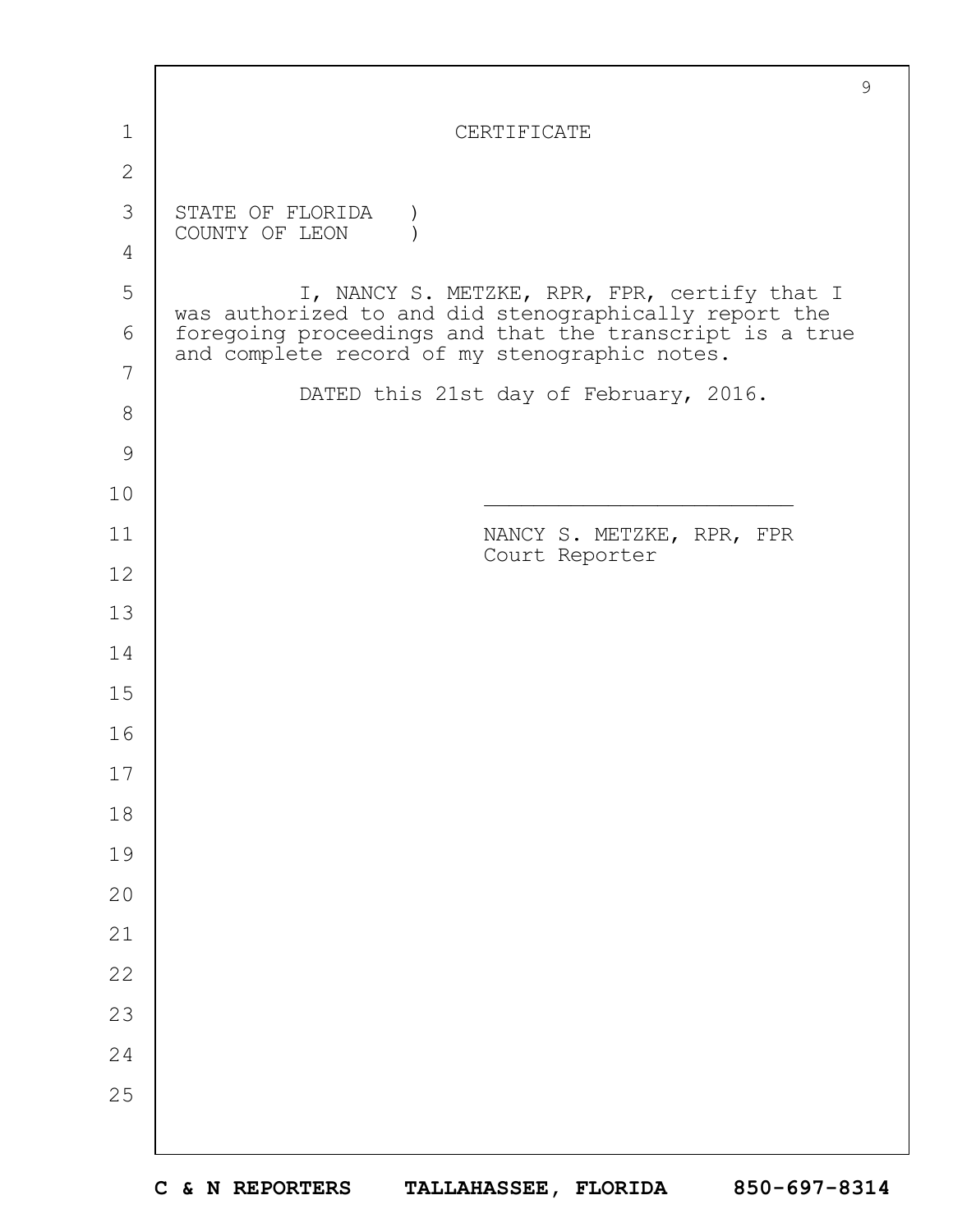|                                                                                                                                                                                                                                                                                                                            | athletics $[2] - 5.8$ ,<br>5:9                                                                                                                                                                                                                     | concerns [1] - 7:1<br><b>CONCLUDED [1] -</b>                                                                                                                                                                                                                                                                                   | 8:4<br><b>funding</b> $[1] - 7:15$                                                                                                                                                                                                                              | <b>LEE</b> $[1] - 1:13$<br><b>LEON</b> $[1]$ - 9:3                                                                                                                                                                                                                                      |
|----------------------------------------------------------------------------------------------------------------------------------------------------------------------------------------------------------------------------------------------------------------------------------------------------------------------------|----------------------------------------------------------------------------------------------------------------------------------------------------------------------------------------------------------------------------------------------------|--------------------------------------------------------------------------------------------------------------------------------------------------------------------------------------------------------------------------------------------------------------------------------------------------------------------------------|-----------------------------------------------------------------------------------------------------------------------------------------------------------------------------------------------------------------------------------------------------------------|-----------------------------------------------------------------------------------------------------------------------------------------------------------------------------------------------------------------------------------------------------------------------------------------|
| 10 [3] - 1:9, 3:24, 4:2<br>100% $[1] - 6:3$<br>$10:15$ [1] - 1:11                                                                                                                                                                                                                                                          | attempt [1] - 5:11<br>attendance [1] - 6:18<br>authorized [1] - 9:5                                                                                                                                                                                | 1:11<br>concludes $[1] - 8:7$<br><b>CONFERENCE [1] -</b>                                                                                                                                                                                                                                                                       | G                                                                                                                                                                                                                                                               | level [1] - 6:15<br>line [3] - 3:4, 3:7,<br>3:15                                                                                                                                                                                                                                        |
| 10:30 $[1] - 1:11$<br>$10:45$ [1] - 3:5<br>$15$ [1] - 3:14                                                                                                                                                                                                                                                                 | В                                                                                                                                                                                                                                                  | 1:13<br>conjunction [3] -<br>5:24, 5:25                                                                                                                                                                                                                                                                                        | general [1] - 7:20<br>generation $[2] - 7:7$ ,<br>7:9                                                                                                                                                                                                           | listening $[1] - 3:18$<br><b>LOCATION</b> $[1]$ - 1:13<br>look [1] - 7:14                                                                                                                                                                                                               |
| $\mathbf{2}$                                                                                                                                                                                                                                                                                                               | <b>BETTY</b> [1] - 1:7<br>between [1] - 3:11                                                                                                                                                                                                       | convene [1] - 4:16<br>Cotton [1] - 5:25                                                                                                                                                                                                                                                                                        | gentlemen $[1] - 5:6$<br><b>Governors</b> [5] - 5:19,<br>6:14, 6:17, 6:19, 6:22                                                                                                                                                                                 | M                                                                                                                                                                                                                                                                                       |
| $2015$ [1] - 1:9<br>$2016$ [1] - 9:7<br>$21st$ [1] - 9:7                                                                                                                                                                                                                                                                   | $big$ [1] - 5:9<br><b>bits</b> $[1] - 7:18$<br><b>BOARD</b> $[1] - 1:1$<br><b>board</b> $[1] - 6:12$<br><b>Board</b> $[9] - 5:17$ ,                                                                                                                | <b>COUNTY</b> [1] - 9:3<br><b>COURT</b> [1] - 1:16<br><b>Court</b> $[1] - 9:11$<br>current [1] - 5:12                                                                                                                                                                                                                          | Grable [4] - 3:12,<br>3:20, 3:21, 4:21<br><b>GRABLE</b> $[3] - 1:7$ ,<br>3:19, 4:22                                                                                                                                                                             | March [1] - 6:9<br>Matthew [1] - 2:3<br><b>meeting</b> $[7] - 6:6$ ,<br>6:10, 6:19, 6:23, 7:4,                                                                                                                                                                                          |
| 3                                                                                                                                                                                                                                                                                                                          | 5:19, 5:20, 6:9, 6:13,<br>6:17, 6:19, 6:22, 8:4                                                                                                                                                                                                    | D                                                                                                                                                                                                                                                                                                                              | Graham $[3] - 3:11$ ,<br>3:23, 4:23                                                                                                                                                                                                                             | 7:25, 8:8<br>member [1] - 3:4                                                                                                                                                                                                                                                           |
| 3093 $[1] - 1:20$<br>32315-3093 [1] - 1:21                                                                                                                                                                                                                                                                                 | <b>body</b> $[1] - 8:4$<br><b>Boosters</b> [1] - 5:24<br><b>BOX</b> $[1]$ - 1:20                                                                                                                                                                   | <b>DATE</b> $[1] - 1:9$<br>date $[2] - 6:6, 7:5$<br><b>DATED</b> $[1] - 9:7$                                                                                                                                                                                                                                                   | Great $[2] - 4:9, 4:19$<br>great [3] - 4:9, 5:10,<br>7:23                                                                                                                                                                                                       | <b>MEMBERS</b> [1] - 1:7<br><b>METZKE</b> $[3] - 1:16$ ,<br>9:5, 9:11                                                                                                                                                                                                                   |
| 6                                                                                                                                                                                                                                                                                                                          | break [2] - 3:5, 4:11<br><b>brief</b> $[1] - 5:7$                                                                                                                                                                                                  | <b>DAVE</b> $[1] - 1:8$<br><b>Dave</b> $[1] - 4:7$                                                                                                                                                                                                                                                                             | guess [1] - 5:9                                                                                                                                                                                                                                                 | minutes $[3] - 3:24$ ,<br>4:2, 6:23                                                                                                                                                                                                                                                     |
| 697-8314 $[1]$ - 1:21<br>697-8715 [1] - 1:21                                                                                                                                                                                                                                                                               | <b>budget</b> $[2] - 5:13$ ,<br>7:15                                                                                                                                                                                                               | debt [3] - 5:21, 6:16,<br>7:8                                                                                                                                                                                                                                                                                                  | н<br>HALL [1] - 1:13                                                                                                                                                                                                                                            | missing $[1]$ - 3:23<br>most $[1] - 6:18$                                                                                                                                                                                                                                               |
| 8                                                                                                                                                                                                                                                                                                                          | <b>BURY</b> $[2] - 3:8, 4:17$<br>business $[1] - 8:7$                                                                                                                                                                                              | <b>DECEMBER</b> [1] - 1:9<br>deficit $[2] - 5:14$ ,                                                                                                                                                                                                                                                                            | hear [2] - 3:16, 3:21<br>high $[1] - 6:15$                                                                                                                                                                                                                      | moving $[1] - 4:11$<br>MS [7] - 3:8, 4:17,                                                                                                                                                                                                                                              |
| $850$ [2] - 1:21                                                                                                                                                                                                                                                                                                           | $BY$ [1] - 1:16                                                                                                                                                                                                                                    | 7:12<br>delay $[1] - 6:4$                                                                                                                                                                                                                                                                                                      | high-level [1] - 6:15                                                                                                                                                                                                                                           | 4:21, 4:23, 4:25, 5:2,<br>5:4                                                                                                                                                                                                                                                           |
| A                                                                                                                                                                                                                                                                                                                          | C                                                                                                                                                                                                                                                  | department [1] -<br>7:12                                                                                                                                                                                                                                                                                                       |                                                                                                                                                                                                                                                                 | N                                                                                                                                                                                                                                                                                       |
| $A.M$ [2] - 1:11, 1:11<br>able $[1] - 6:21$<br>$AD$ [6] - 4:18, 5:10,<br>5:14, 5:23, 7:5, 8:1<br>address [1] - 7:11<br>addressing [2] -                                                                                                                                                                                    | callout [1] - 6:20<br>campus [1] - 5:15<br><b>CAMPUS</b> [1] - 1:14<br>candnreporters.<br>com $[1] - 1:22$<br>Carter [1] - 2:3                                                                                                                     | detail $[1] - 7:6$<br>details $[3] - 6:5$ ,<br>6:15, 8:2<br>determine $[1] - 6:23$<br>discussion $[1]$ - $7:17$<br>done [1] - 5:10                                                                                                                                                                                             | $IN [1] - 1:3$<br>individuals [2] -<br>3:25, 4:2<br>J                                                                                                                                                                                                           | <b>NANCY</b> [3] - 1:16,<br>9:5, 9:11<br>nancy@metzke.<br>com $[1] - 1:22$<br>need [5] - 4:4, 6:10,                                                                                                                                                                                     |
| 5:13, 6:25<br>adjourned $[1]$ - 8:8<br>ADJOURNED) [1] -<br>8:10<br><b>ahead</b> $[1] - 3.6$                                                                                                                                                                                                                                | Cassidy [1] - 6:21<br><b>CERTIFICATE [1] -</b><br>9:1<br>certify [1] - 9:5<br><b>CHAIR</b> [1] - 1:7                                                                                                                                               | Dortch [3] - 3:12,<br>3:17, 5:2<br><b>DORTCH</b> [4] - 1:8,<br>3:15, 3:17, 5:3<br>down $[1] - 3:25$                                                                                                                                                                                                                            | Jenny [4] - 3:7, 3:9,<br>3:24, 4:15<br>job [1] - 5:10<br>K                                                                                                                                                                                                      | 6:24, 7:13, 8:2<br>$next[5] - 4:2, 5:8,$<br>7:3, 7:6, 7:10<br>Nicole [1] - 2:2<br>$NO$ [1] - 4:24                                                                                                                                                                                       |
| align $[1] - 8:3$<br>alignment $[2] - 6:15$ ,<br>8:5                                                                                                                                                                                                                                                                       | <b>Chair</b> [1] - $5:4$<br>choosing [1] - 6:4<br>clarify $[1] - 7:14$                                                                                                                                                                             | driven [1] - 7:8<br>due $[1] - 3:4$                                                                                                                                                                                                                                                                                            | keep [1] - 4:11<br><b>KELVIN</b> $[1] - 1:7$                                                                                                                                                                                                                    | <b>none</b> $[1] - 7:22$<br><b>notes</b> $[1] - 9:6$<br>notice [1] - 7:25                                                                                                                                                                                                               |
| <b>ALSO</b> [1] - 2:1                                                                                                                                                                                                                                                                                                      | clearly [2] - 3:5, 6:19<br>coming [1] - 5:12                                                                                                                                                                                                       | F                                                                                                                                                                                                                                                                                                                              | L                                                                                                                                                                                                                                                               | O                                                                                                                                                                                                                                                                                       |
| answer $[1] - 5:11$<br>appropriate [1] -<br>7:25<br>approval $[1]$ - $6:9$<br><b>approve</b> $[3] - 6:8$ ,<br>6:11, 6:13<br>approved [1] - 5:20<br><b>assuming</b> $[1] - 6:14$<br>AT [2] - 1:11, 1:11<br><b>athletic</b> $[2] - 7:12$ ,<br>7:15<br><b>Athletics</b> $[1] - 3:13$<br><b>ATHLETICS</b> $[2] - 1:4$ ,<br>8:9 | <b>COMMENCED [1] -</b><br>1:11<br>Committee [7] -<br>3:13, 4:12, 5:16, 6:6,<br>6:7, 7:4, 8:7<br>COMMITTEE [3] -<br>1:4, 1:7, 8:9<br>committee [2] - 4:16,<br>6:11<br><b>complete</b> $[1] - 9:6$<br>components [1] -<br>7:6<br>comprehensive [1] - | <b>FAMU</b> $[1] - 1:14$<br><b>FAX</b> $[1]$ - 1:21<br><b>February</b> [1] - 9:7<br>first $[2] - 5:20, 6:11$<br>five $[1] - 7:11$<br><b>FLORIDA</b> $[4] - 1:1$ ,<br>1:14, 1:21, 9:3<br>foregoing $[1]$ - $9:6$<br><b>form</b> $[1] - 6:5$<br>formal $[1] - 7:2$<br>FPR $[3] - 1:16, 9:5,$<br>9:11<br><b>front</b> $[1] - 8:3$ | labeling [1] - 7:12<br><b>Ladies</b> $[1] - 5:6$<br>Lawrence [3] - 3:23,<br>4:7, 4:25<br>LAWRENCE [5] -<br>1:8, 4:5, 4:7, 5:1, 7:22<br><b>Lawson</b> $[2] - 3:3,$<br>3:19<br><b>LAWSON</b> [10] - 1:7,<br>3:3, 3:9, 3:16, 3:21,<br>4:6, 4:9, 4:19, 5:5,<br>7:23 | OF [3] - 1:1, 9:3, 9:3<br><b>OFFICE</b> [1] - 1:20<br><b>official</b> $[1] - 3:14$<br>ON $[2] - 1:4, 8:9$<br>one [3] - 4:1, 5:15,<br>7.9<br>one-year [1] - 7:9<br>online $[1] - 3:18$<br>opposed [1] - 6:2<br>overall [1] - 7:8<br><b>Overton</b> [7] - 4:18,<br>5:10, 5:14, 5:23, 7:5, |

1